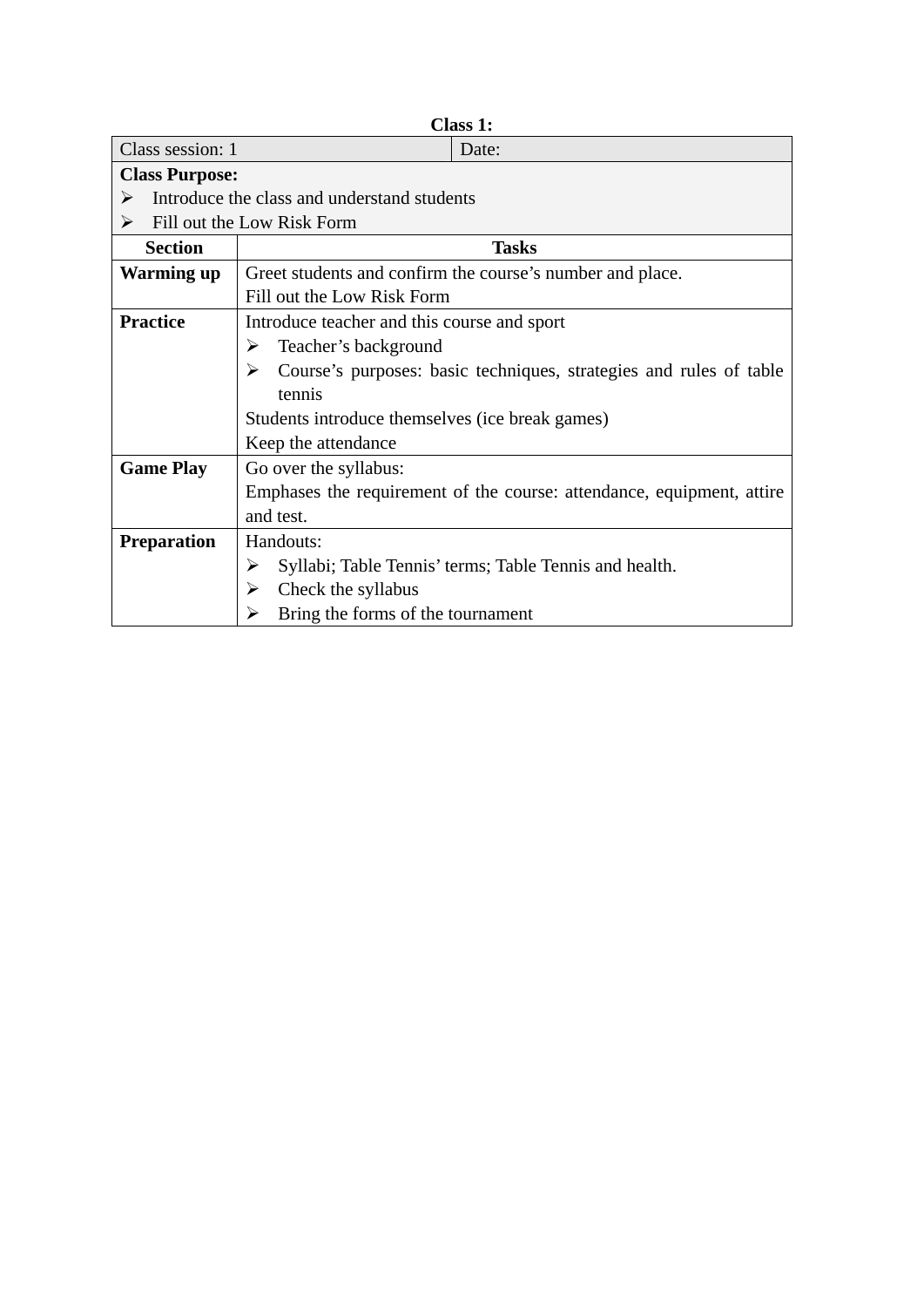|                       | Class 2:                                                                        |  |
|-----------------------|---------------------------------------------------------------------------------|--|
| Class session: 2      | Date:                                                                           |  |
| <b>Class Purpose:</b> |                                                                                 |  |
| Shake-hand grip<br>➤  |                                                                                 |  |
| ➤                     | Handling the ball (Racket control)                                              |  |
| Backhand drive<br>➤   |                                                                                 |  |
| <b>Section</b>        | <b>Tasks</b>                                                                    |  |
| <b>Shake</b><br>hand  | 1. Check the attendance                                                         |  |
| grip                  | 2. Announce the task of today's class:                                          |  |
|                       | 3. Teaching shake-hands grip                                                    |  |
|                       | You perform the grip by grasping the racket as if shaking hands                 |  |
|                       | with the handle. Grasp the racket where the handle meets the blade. Put         |  |
|                       | your index finger across the bottom of one side of the blade. The               |  |
|                       | bottom three fingers grip the handle and your thumb rests along the             |  |
|                       | lower part of the other side of the blade.                                      |  |
|                       | $\triangleright$ Benefits: having a free wrist & balanced forehand and backhand |  |
|                       | stroke. The most versatile. It is the preferred grip of most players in         |  |
|                       | the world.                                                                      |  |
| Warm-up               | Running4 laps in the gym<br>1.                                                  |  |
| and handling          | with keeping a table tennis ball on the top of the paddle.                      |  |
| the ball              | Dribbling the ball:<br>2.                                                       |  |
|                       | 100 times Forehand<br>≻                                                         |  |
|                       | 100 times Backhand<br>➤                                                         |  |
|                       | 50 times forehand / backhand alternately (flip over)                            |  |
| Footwork              | 1. Two-step footwork:                                                           |  |
|                       | 1 Demonstrate the two step footwork a couple of times                           |  |
|                       |                                                                                 |  |
|                       | 2 Interpret the technique separately: move to the left                          |  |
|                       | Preparation phase: knees slightly bent, weight evenly distributed               |  |
|                       | between both legs                                                               |  |
|                       | Execution phase: left foot takes a short step, left leg pulls, both feet        |  |
|                       | shuffle to the left                                                             |  |
|                       | Follow through phase: left leg moves to the left, start back swing stroke       |  |
|                       | immediately after footwork                                                      |  |
|                       | 2. Practice:                                                                    |  |
|                       | O Imitate the movement following teacher for 10 times                           |  |
|                       |                                                                                 |  |
| <b>Backhand</b>       | Teach backhand drive:<br>1.                                                     |  |
| drive                 | Demonstration of following critical elements<br>➤                               |  |
|                       | Ready position-arm relaxed                                                      |  |
|                       | <u>Bring racket straight toward the waist—cock wrist backward</u>               |  |
|                       | Racket and elbow move straight forward-                                         |  |
|                       | Contact made in front and slightly to left side                                 |  |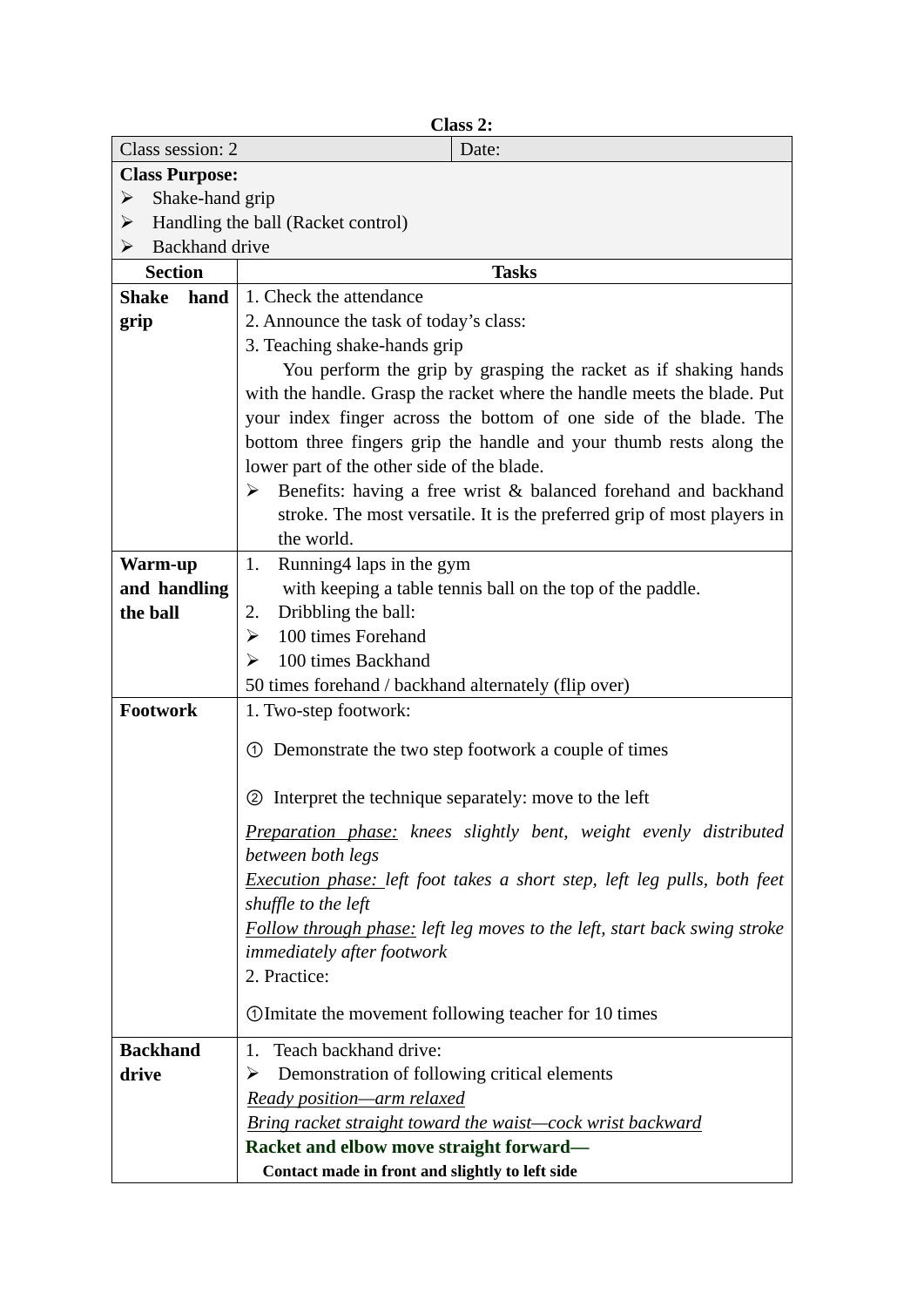|                    | Turn top of wrist down at contact so it faces the table-- Closing the                 |
|--------------------|---------------------------------------------------------------------------------------|
|                    | racket                                                                                |
|                    | Racket goes in general direction ball is hit—return to ready position                 |
|                    | Practice:                                                                             |
|                    | 2. Backhand drive (crosscourt) drill:                                                 |
|                    | <i>stepping on stairs:</i> 30 trials, 50 trials, 100 trials, 150 trials, & 200 trials |
| Skill Pretest      | 11 points x 4 sets game                                                               |
| & Game Play        | Promptly to use backhand to return                                                    |
|                    | Serve can be modified.                                                                |
| <b>Preparation</b> | Evaluation sheet of student skill levels                                              |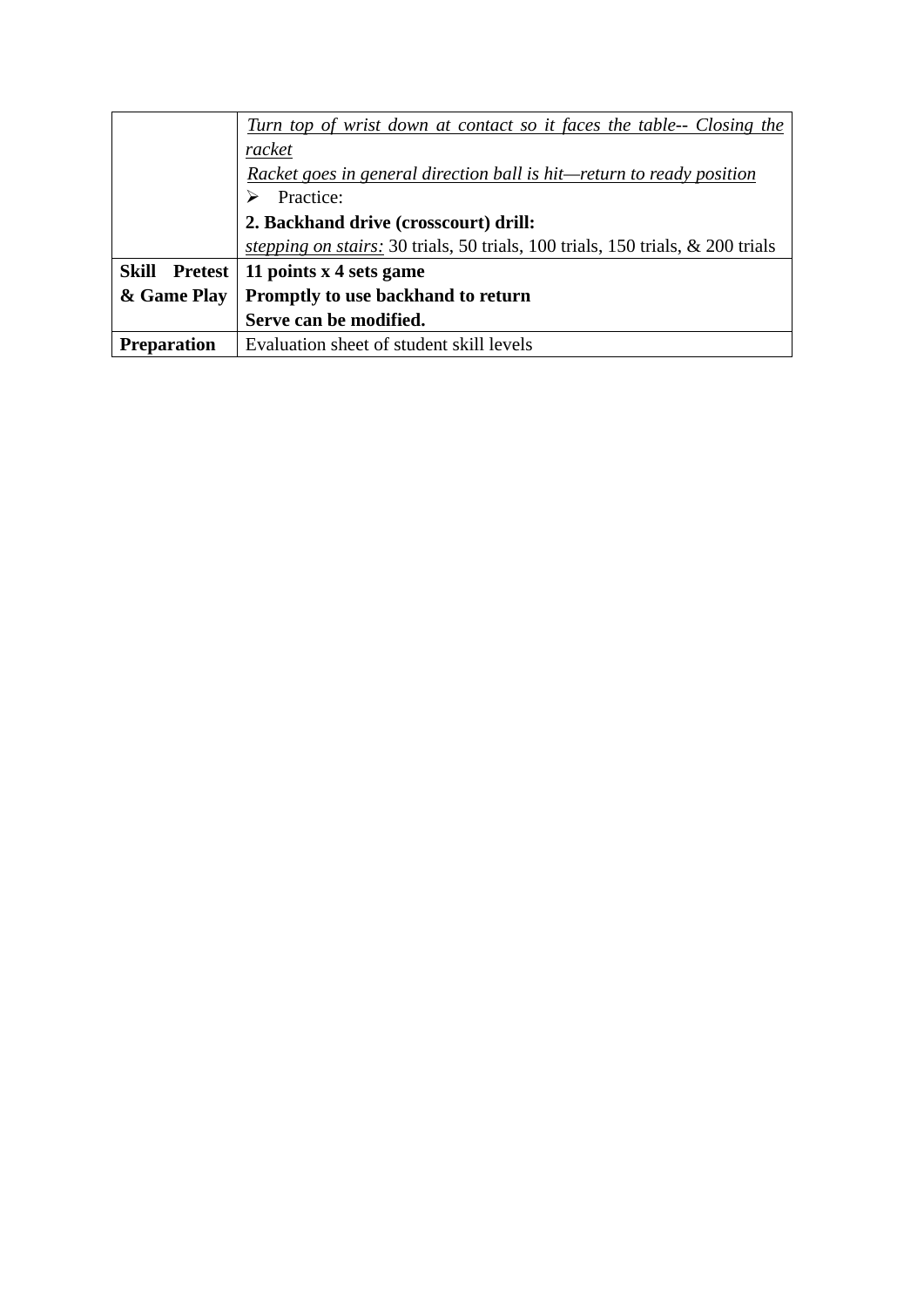| Class session: 3<br><b>Class Purpose:</b><br>➤ | Date:<br><b>Review Backhand Drive</b>                                                                                               |
|------------------------------------------------|-------------------------------------------------------------------------------------------------------------------------------------|
|                                                |                                                                                                                                     |
|                                                |                                                                                                                                     |
|                                                |                                                                                                                                     |
| <b>Forehand Drive</b><br>➤                     |                                                                                                                                     |
| <b>Serve</b><br>➤                              |                                                                                                                                     |
| <b>Section</b>                                 | <b>Tasks</b>                                                                                                                        |
| <b>Warming up</b>                              | 1. Keep the attendance and finish the low risk form                                                                                 |
|                                                | 2. Announce the task of this session:                                                                                               |
|                                                | 3. Warm up and peddle control:                                                                                                      |
|                                                | $\triangleright$ Dribble the ball 100 times 5 on forehand / 5 on backhand                                                           |
|                                                | alternately                                                                                                                         |
|                                                | Dribble the ball and squat<br>➤                                                                                                     |
|                                                | Dribble and pass the ball to the peers with one ball and two balls<br>➤                                                             |
|                                                | Warm up in tables<br>4.                                                                                                             |
|                                                | Backhand drive for 100 trials x 3 times<br>⋗                                                                                        |
| Forehand<br><b>Drive</b>                       | 1. Demonstrating following critical elements (for right handed):<br>Stand out facing the table, your right foot slightly back.<br>➤ |
|                                                | Rotate your body to the right at the waist, with the hand swinging out ward.<br>➤                                                   |
|                                                | <u>Keep your elbow near your waist.</u><br>⋗                                                                                        |
|                                                | During the back swing, keep the racket perpendicular to the floor.<br>➤                                                             |
|                                                | Start the forward swing by rotating your weight forward onto your left foot.<br>➤                                                   |
|                                                | ➤<br>At the same time, rotate your waist and arm forward; keep your elbow almost                                                    |
|                                                | stationary. Back swing and forward swing should be one continuous motion.                                                           |
|                                                | ➤<br>Make contact at about the top of the bounce, in front and slightly to                                                          |
|                                                | the right of your body.                                                                                                             |
|                                                | The racket should rotate around the top and back of the ball<br>⋗                                                                   |
|                                                | Follow through with the racket going roughly to your forehead or a little to the<br>➤                                               |
|                                                | left, similar to a salute. Your weight should transfer to the left leg.                                                             |
|                                                | <b>SACRIAL</b><br>COARNIE<br>فيلية<br>≻                                                                                             |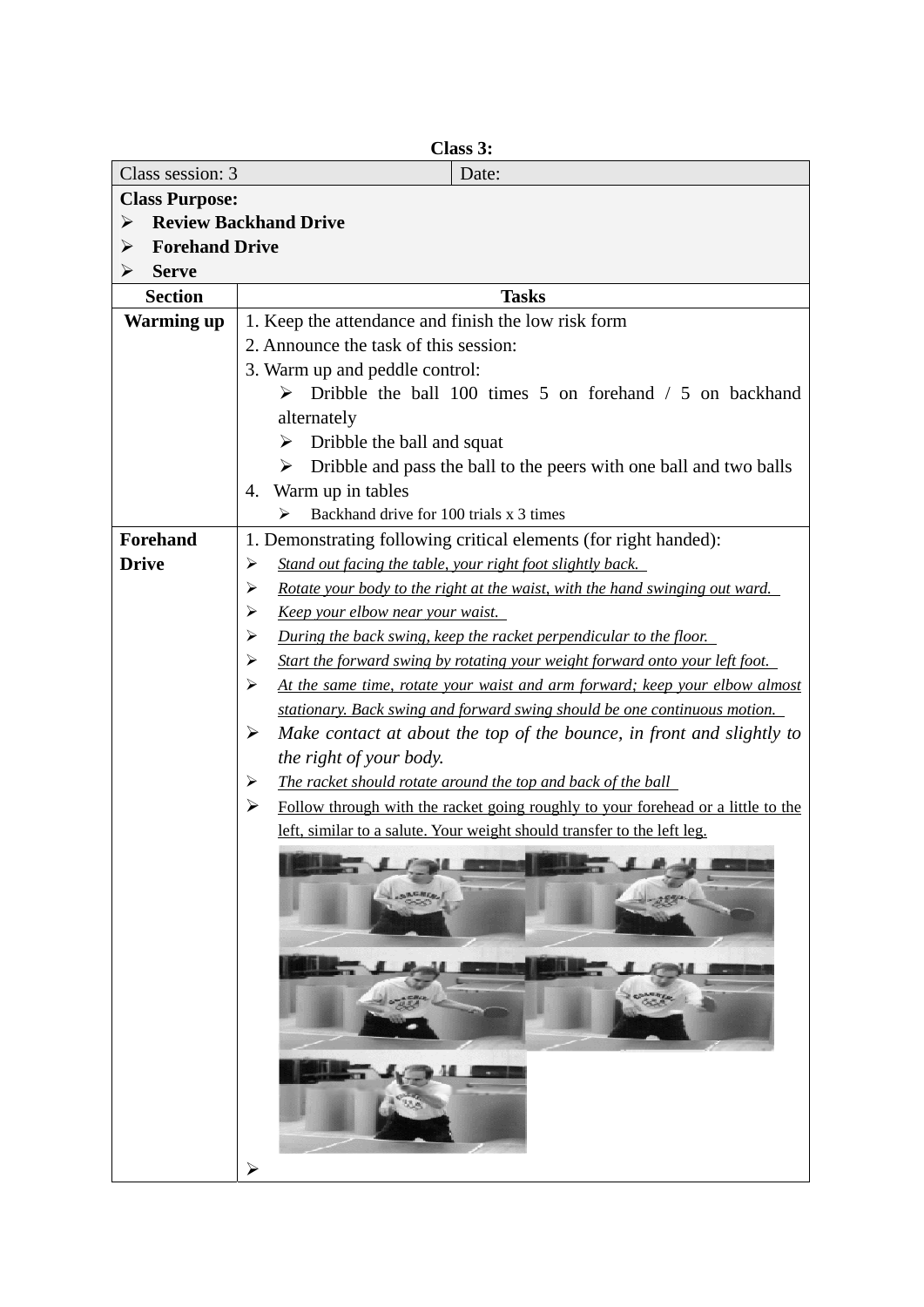|              | Crouched with knees bent, begin with the front of your body nearly<br>⋗     |
|--------------|-----------------------------------------------------------------------------|
|              | parallel to the end of the table. With the blade of your bat slightly       |
|              | opened and just left of center of your body, take a short backswing         |
|              | from directly behind the ball.                                              |
|              | <b>Forehand drive activity (crosscourt)</b>                                 |
|              | 30 trials, 50 trials, 100 trials 200 trials                                 |
| <b>Serve</b> | 1. Teacher's demonstration of critical elements of serve:                   |
|              |                                                                             |
|              |                                                                             |
|              |                                                                             |
|              | Ball in palm                                                                |
|              | Palm flat and stationary                                                    |
|              | Toss ball six inches or more<br>➢                                           |
|              | Draw racket back roughly 1 foot<br>⋗                                        |
|              | Contact ball as it drops<br>⋗                                               |
|              | Follow through naturally<br>⋗                                               |
|              | Serve 10 trials (5 down the line $\&$ 5 crosscourt) X 2 groups              |
|              | Students need to be paired up and the partner practice serve returning      |
|              | 3. Serving Zone activity                                                    |
|              | Forehand serve 6 trails X 3 times and see if all trails in different zones. |
|              | The partner needs to check the critical elements of the performance.        |
| Equipment    | Balls and peddles                                                           |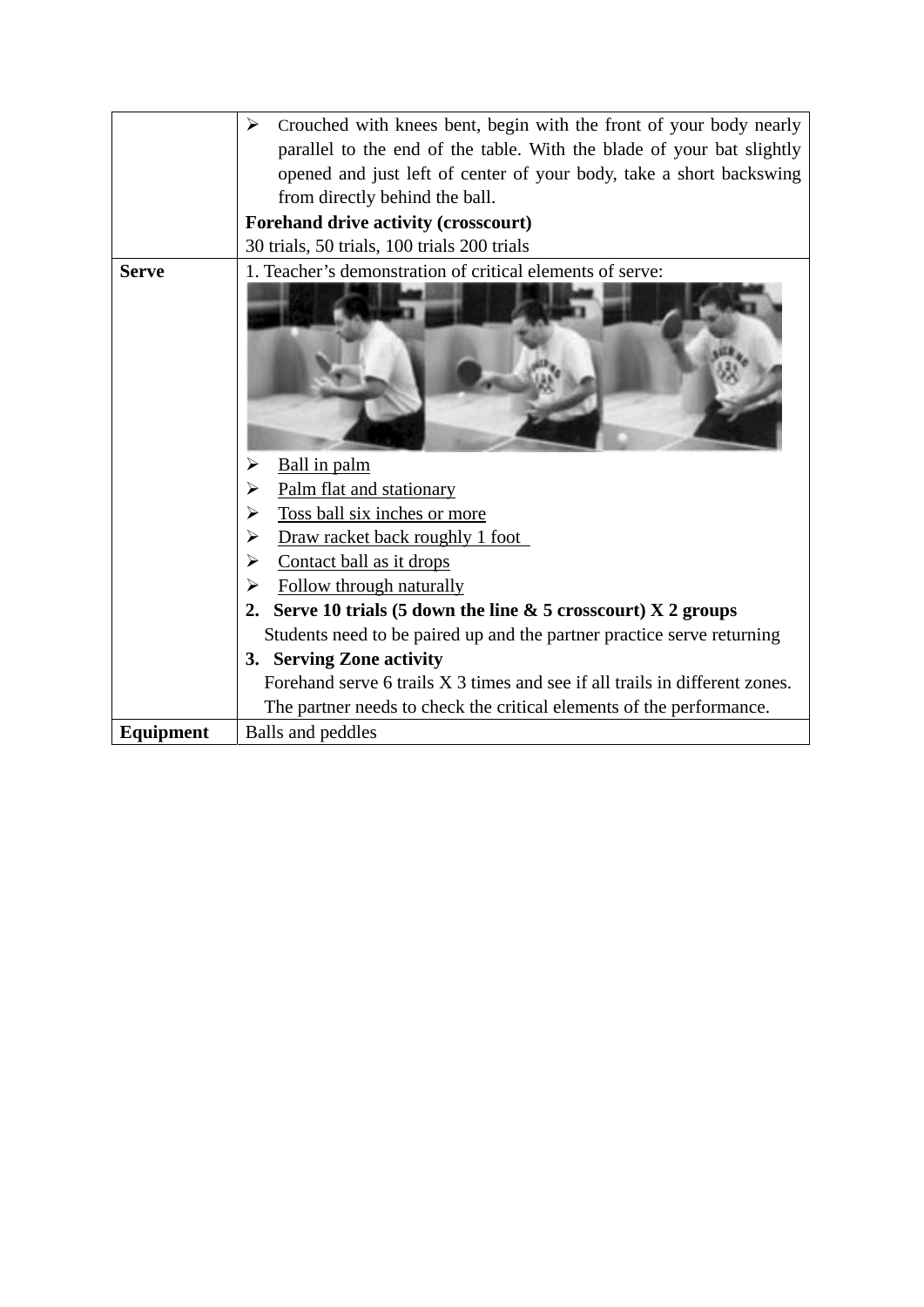| Class session:4         | Date:                                                                       |
|-------------------------|-----------------------------------------------------------------------------|
| <b>Class Purpose:</b>   |                                                                             |
|                         | Ball placement (forehand crosscourt)                                        |
| Forehand drive accuracy |                                                                             |
| <b>Section</b>          | <b>Tasks</b>                                                                |
| <b>Warming up</b>       | 1. Keep the attendance and finish the low risk form                         |
|                         | 2. Announce the task of this session:                                       |
|                         | 1. Warm up activity for handling: Dribble the ball again wall (forehand).   |
| <b>Practice</b>         | Multiple ball exercise: 20 trials x 4 times<br>1.                           |
| Forehand                | Procedure: one student (the feeder) feed 20 balls to forehand side of       |
| drive                   | the player. The player must return the ball to a target by using his/her    |
| (cross court)           | forehand drive. The feeder records the player's performance $(X/20)$ on     |
|                         | target). And two player rotate.                                             |
|                         | 2. Target game 1 minute x 5 times                                           |
|                         | Procedure: two players hit the ball back and forth and score a point if the |
|                         | ball his either target and accumulate the score within one minute. The      |
|                         | instructor counts the time and identifies the three pairs who have the      |
|                         | highest score on the activity.                                              |
|                         | Feeder<br>Player A                                                          |
|                         | 20                                                                          |
|                         | Player<br>Player B                                                          |
| <b>Game Play</b>        | Half vs. Half Play: 11 points x 5 sets.                                     |
| 20 minutes              | Player<br>Player B<br>A                                                     |
|                         | Modification:                                                               |
|                         | Both players only can use forehand drive to serve and return.               |
|                         | Both players can use half of the table to play (if the ball bounces on<br>➤ |
|                         | the backhand side of the table, it is out).                                 |
| <b>Closure</b>          | Take over tables and collect balls.                                         |
|                         | The instructor reviews the practice and play in this session.               |
| <b>Preparation</b>      | 20 targets for practice drills                                              |
|                         | one stopwatch                                                               |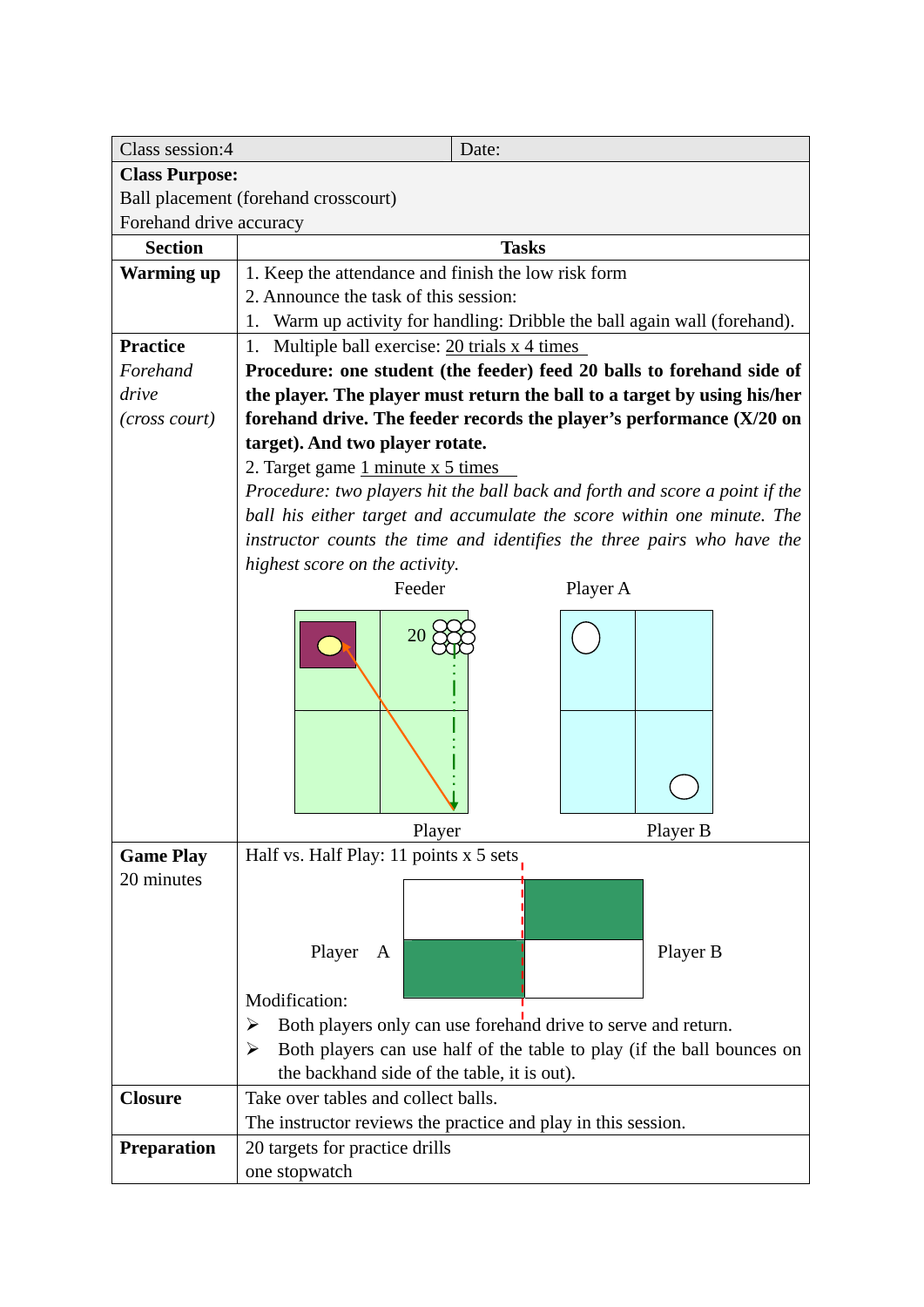| Class session:5                                        | Date:                                                                      |  |
|--------------------------------------------------------|----------------------------------------------------------------------------|--|
| <b>Class Purpose:</b>                                  |                                                                            |  |
| Ball placement (forehand crosscourt $+$ down the line) |                                                                            |  |
| Forehand drive accuracy                                |                                                                            |  |
| <b>Section</b>                                         | <b>Tasks</b>                                                               |  |
| <b>Warming up</b>                                      | 1. Keep the attendance and finish the low risk form                        |  |
|                                                        | 2. Announce the task of this session:                                      |  |
|                                                        | 3. Warm up activity for handling: Play by yourself                         |  |
| <b>Practice</b>                                        | Multiple ball exercise: 20 trials x 4 times<br>1.                          |  |
| Forehand                                               | Procedure: one student (the feeder) feed 20 balls to forehand side of      |  |
| drive                                                  | the player. The player must return the ball alternately to two             |  |
| (cross court)                                          | targets by using his/her forehand drive. The feeder records the            |  |
|                                                        | player's performance (X/20 on target). And two players rotate to           |  |
|                                                        | exercise.                                                                  |  |
|                                                        | 2. Target game $1$ minute $x 5$ times                                      |  |
|                                                        | Procedure: two players hit the ball back and forth and score a point if    |  |
|                                                        | the ball hits any target and accumulate the total score within one minute. |  |
|                                                        | The instructor counts the time and identifies the three pairs who have the |  |
|                                                        | highest score on the activity. Two players need to rotate per trial.       |  |
|                                                        | Feeder<br>Player A                                                         |  |
|                                                        |                                                                            |  |
|                                                        |                                                                            |  |
|                                                        | Player B<br>Player                                                         |  |
| <b>Game Play</b>                                       | Half vs. Half Play: 11 points x <sup>15</sup> sets                         |  |
| 20 minutes                                             |                                                                            |  |
|                                                        | Player A<br>Player B                                                       |  |
|                                                        |                                                                            |  |
|                                                        | Modification:                                                              |  |
|                                                        | Player A only can use forehand drive to serve and return.<br>➤             |  |
|                                                        | Player B can only return to half of the table but can use both hands.<br>➤ |  |
| <b>Closure</b>                                         | The instructor reviews the practice and play in this session.              |  |
| <b>Preparation</b>                                     | 20 targets for practice drills                                             |  |
|                                                        | One stopwatch                                                              |  |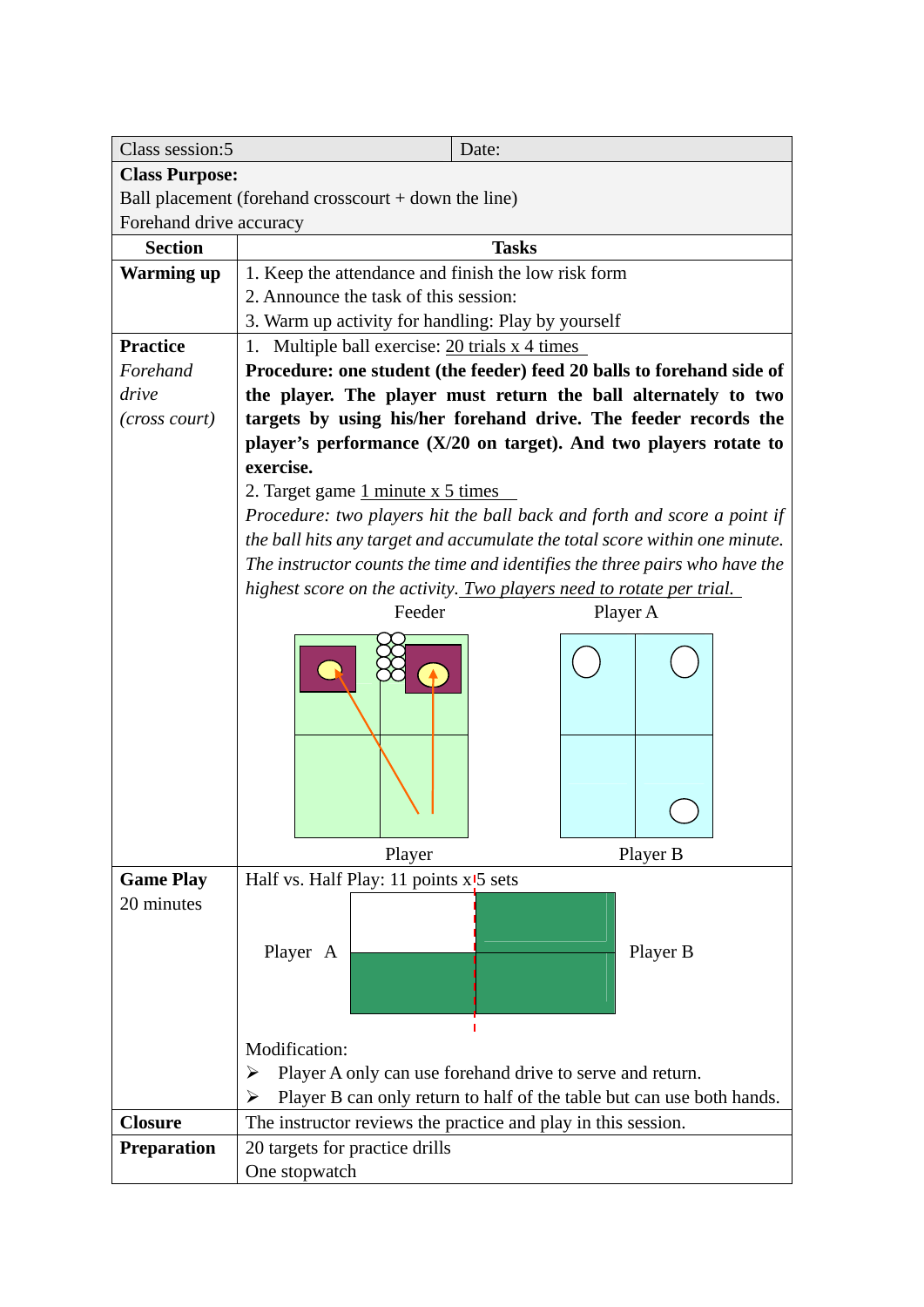| Class session:6         | Date:                                                                               |
|-------------------------|-------------------------------------------------------------------------------------|
| <b>Class Purpose:</b>   |                                                                                     |
|                         | Ball placement (backhand crosscourt)                                                |
| Backhand drive accuracy |                                                                                     |
| <b>Section</b>          | <b>Tasks</b>                                                                        |
| <b>Warming up</b>       | 1. Keep the attendance and finish the low risk form                                 |
|                         | 2. Announce the task of this session:                                               |
|                         | 3. Warm up activity for handling: dribble the ball again wall (backhand)            |
| <b>Practice</b>         | 2. Multiple ball exercise: $20 \text{ trials } x \text{ 4 times}$                   |
| Forehand                | Procedure: one student (the feeder) feed 20 balls to back side of the               |
| drive                   | player. The player must return the ball to a target by using his/her                |
| (cross court)           | forehand drive. The feeder records the player's performance $(X/20)$                |
|                         | on target). And two player rotate.                                                  |
|                         | 2. Target game $1$ minute $x 5$ times                                               |
|                         | Procedure: two players hit the ball back and forth and score a point if             |
|                         | the ball his either target and accumulate the score within one minute.              |
|                         | The instructor counts the time and identifies the three pairs who have the          |
|                         | highest score on the activity.                                                      |
|                         | Feeder<br>Player A                                                                  |
|                         |                                                                                     |
|                         | 20                                                                                  |
|                         |                                                                                     |
|                         | Player B<br>Player                                                                  |
| <b>Game Play</b>        | Half vs. Half Play: 11 points x 5 sets                                              |
| 20 minutes              | Player A                                                                            |
|                         | A modified game in table tennis where one player's side of                          |
|                         | the table is imagined to be cut in half. It is one of the halves                    |
|                         | on one player's side of the table, so it forces the returnee of                     |
|                         | the shot to return the ball to one half or the other. The line                      |
|                         | down the middle of the table becomes the new out line for                           |
|                         | Player <sub>B</sub><br>the serve returnee. Modifications include: both players only |
|                         | can use backhand drive to serve and return; both players can use half of            |
|                         | the table to play.                                                                  |
| <b>Closure</b>          | Take over tables and collect balls.                                                 |
|                         | The instructor reviews the practice and play in this session.                       |
| Preparation             | 20 targets for practice drills                                                      |
|                         | one stopwatch                                                                       |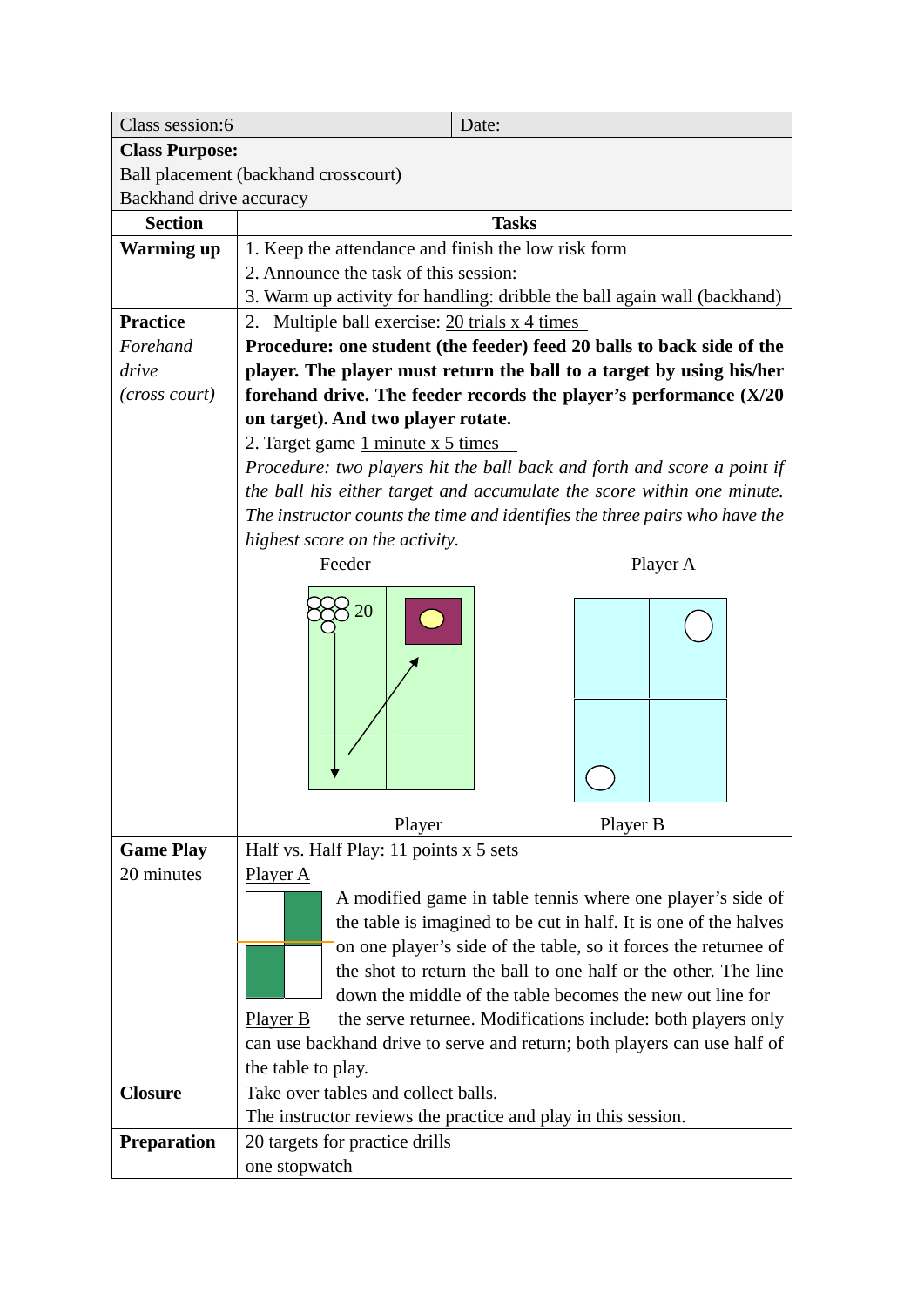| Class session:7         | Date:                                                                          |                                                                                                            |
|-------------------------|--------------------------------------------------------------------------------|------------------------------------------------------------------------------------------------------------|
| <b>Class Purpose:</b>   |                                                                                |                                                                                                            |
|                         | Ball placement (backhand crosscourt + down the line)                           |                                                                                                            |
| Backhand drive accuracy |                                                                                |                                                                                                            |
| <b>Section</b>          | <b>Tasks</b>                                                                   |                                                                                                            |
| <b>Warming up</b>       | 1. Announce the task of this session:                                          |                                                                                                            |
|                         | 2. Warm up activity for handling: Play by yourself                             |                                                                                                            |
| <b>Practice</b>         | 2. Multiple ball exercise: $20 \text{ trials } x 4 \text{ times}$              |                                                                                                            |
| Forehand                | Procedure: one student (the feeder) feed 20 balls to backhand side             |                                                                                                            |
| drive                   | of the player. The player must return the ball alternately to two              |                                                                                                            |
| (cross court)           | targets by using his/her backhand drive. The feeder records the                |                                                                                                            |
|                         | player's performance $(X/20$ on target). And two players rotate to             |                                                                                                            |
|                         | exercise.                                                                      |                                                                                                            |
|                         | 2. Target game 1 minute x 5 times                                              |                                                                                                            |
|                         | Procedure: two players hit the ball back and forth and score a point if        |                                                                                                            |
|                         | the ball hits any target and accumulate the total score within one minute.     |                                                                                                            |
|                         | The instructor counts the time and identifies the three pairs who have the     |                                                                                                            |
|                         | highest score on the activity. Two players need to rotate per trial.<br>Feeder | Player A                                                                                                   |
|                         |                                                                                |                                                                                                            |
|                         | Player                                                                         | Player B                                                                                                   |
| <b>Game Play</b>        | Half vs. Half Play: 11 points x 5 sets                                         |                                                                                                            |
| 20 minutes              | Player A<br>Modifications:<br>➤<br>return.<br>➤<br>use both hands.<br>Player B | Player A only can use backhand drive to serve and<br>Player B can only return to half of the table but can |
| <b>Closure</b>          | The instructor reviews the practice and play in this session.                  |                                                                                                            |
| <b>Preparation</b>      | 20 targets for practice drills                                                 |                                                                                                            |
|                         | One stopwatch                                                                  |                                                                                                            |

| lass session:8<br>ate: |
|------------------------|
|------------------------|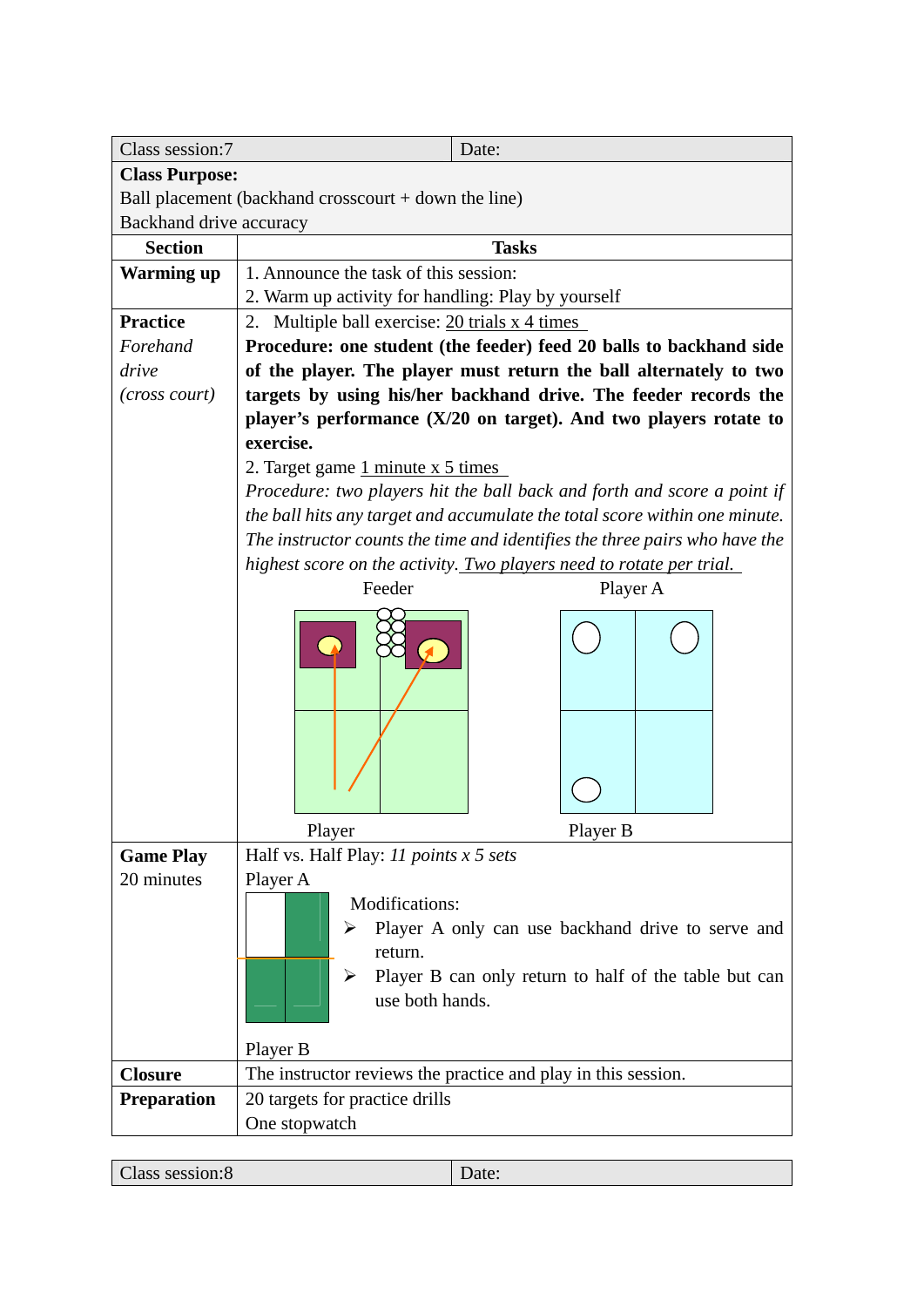| <b>Class Purpose:</b> |                                                                                                   |
|-----------------------|---------------------------------------------------------------------------------------------------|
|                       | Ball placement in backhand and forehand drive                                                     |
|                       | Backhand and forehand crosscourt                                                                  |
| <b>Section</b>        | <b>Tasks</b>                                                                                      |
| <b>Warming up</b>     | 1. Announce the task of this session:                                                             |
|                       | 2. Warm up activity for racket control: jogging and touching dead balls                           |
|                       | on the table                                                                                      |
|                       | Procedure: set up $8 - 10$ tables evenly in the gym and put 1 dead                                |
|                       | ball on each table. Each student slowing jogging around tables with                               |
|                       | dribbling the ball in dominate hand. Whenever approaching to a table,                             |
|                       | the student needs to touch the ball with free hand while dribbling. The                           |
|                       | purpose is: do not lose your ping-pong ball!                                                      |
| <b>Practice</b>       | 1. Multiple ball exercise: 20 trials x 4 times                                                    |
|                       | Procedure: one student (the feeder) randomly feed 20 balls to backhand                            |
|                       | or forehand side of the player. The player must return the ball crosscourt                        |
|                       | by using his/her backhand/forehand drive and try to drive the ball to one                         |
|                       | of the targets. The feeder records the player's performance $(X/20$ on                            |
|                       | target). And two players rotate to exercise.                                                      |
|                       | 2. Target game: $1$ minute x 5 times                                                              |
|                       | Procedure: two players hit the ball back and forth and score a point if                           |
|                       | the ball hits any target and accumulate the total score within one minute.                        |
|                       | Player A only returns the ball crosscourt and Player B returns the ball                           |
|                       | down the line. Players rotate the roles after every trial.                                        |
|                       | Feeder<br>Player A                                                                                |
|                       | Player<br>Player B                                                                                |
|                       | Half vs. Half Play: $11$ points $x 5$ sets                                                        |
| <b>Game Play</b>      | Player A<br><b>Modifications:</b><br>Player A only can use backhand drive to serve and<br>return. |
|                       | Player B can only return to half of the table but can<br>➤<br>use both hands.<br>Player B         |
| <b>Preparation</b>    | Paper target & a dynamic Championship Cup.                                                        |
|                       |                                                                                                   |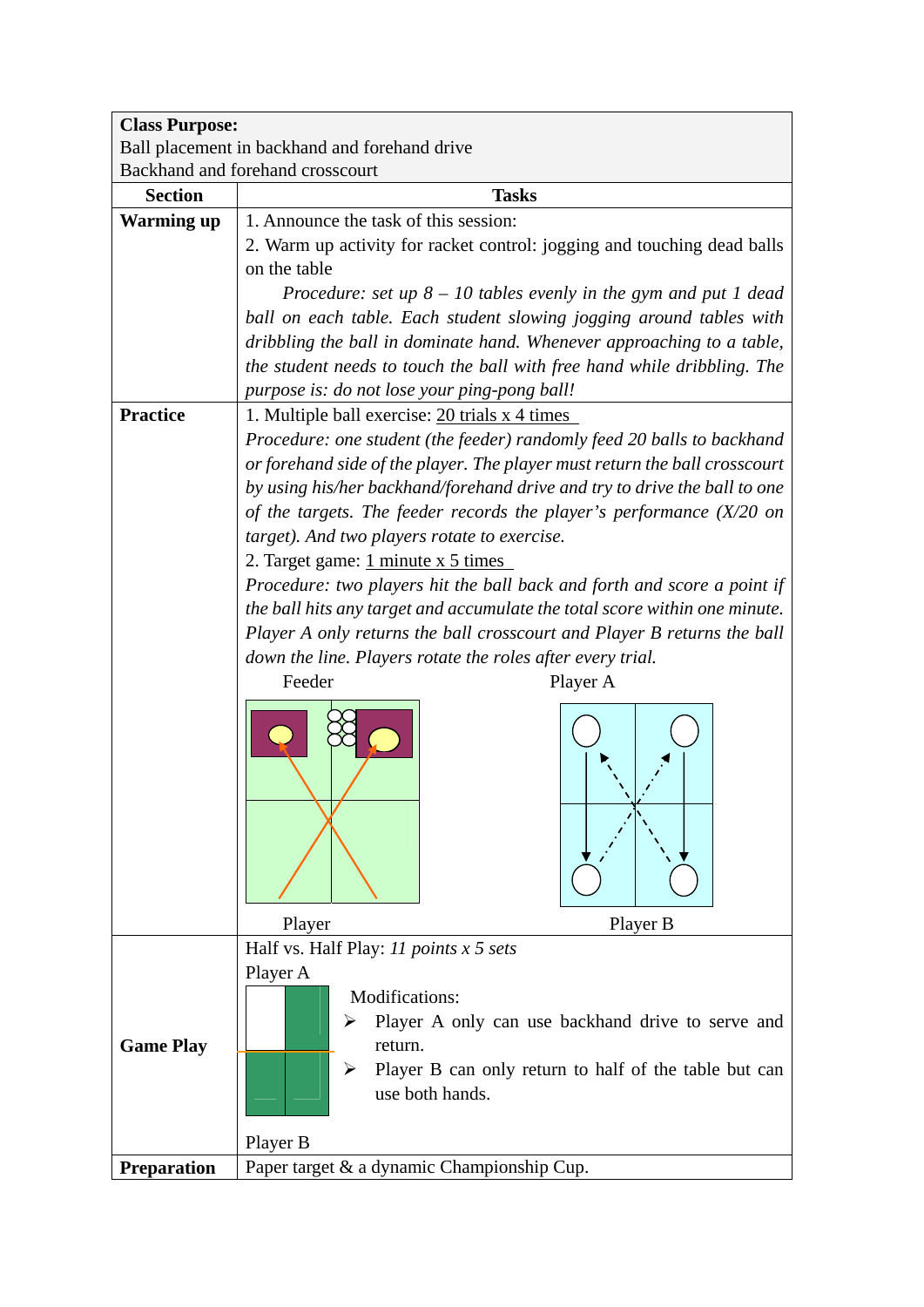| Class session:9       | Date:                                                                      |
|-----------------------|----------------------------------------------------------------------------|
| <b>Class Purpose:</b> |                                                                            |
|                       | Ball placement in backhand and forehand drive                              |
|                       | Backhand and forehand crosscourt and down the line                         |
| <b>Section</b>        | <b>Tasks</b>                                                               |
| <b>Warming up</b>     | 1. Announce the task of this session:                                      |
|                       | 2. Warm up activity Snowman Game                                           |
|                       | Snowman Game involves maintaining a completely stationary                  |
|                       | position. Both players must choose a stance and keep their feet            |
|                       | "frozen" in place throughout the duration of each point played. The        |
|                       | game is played according to the regular rules. The only exception to       |
|                       | this is that if a player moves his or her feet, that player                |
|                       | automatically loses the point currently being played. Because it is        |
|                       | difficult for players to see each others feet during game play, each       |
|                       | player is bound by the honor system to admit foot movement if the          |
|                       | "frozen stance" is abandoned.                                              |
|                       | 3. Review foot work Footwork review                                        |
| <b>Practice</b>       | 1. Multiple ball exercise: 20 trials x 4 times                             |
|                       | Procedure: one student (the feeder) randomly feed 20 balls to backhand     |
|                       | or forehand side of the player. The player must return the ball down the   |
|                       | line by using his/her backhand/forehand drive and try to drive the ball to |
|                       | one of the targets. The feeder records the player's performance $(X/20$ on |
|                       | target). And two players rotate to exercise.                               |
|                       | 2. Target game: 1 minute x 5 times                                         |
|                       | Procedure: two players hit the ball back and forth and score a point if    |
|                       | the ball hits any target and accumulate the total score within one minute. |
|                       | Player A only returns the ball crosscourt and Player B returns the ball    |
|                       | down the line. Players rotate the roles after every trial.                 |
|                       | Feeder<br>Player A                                                         |
|                       |                                                                            |
|                       |                                                                            |
|                       | Player B<br>Player                                                         |
| <b>Game Play</b>      | Backhand Game: 11 points x 2 sets                                          |
|                       | Modification: Players only can use backhand drive to serve and return.     |
|                       | Forehand Game: 11 points x 2 sets                                          |
|                       | Modification: Players only can use forehand drive to serve and return.     |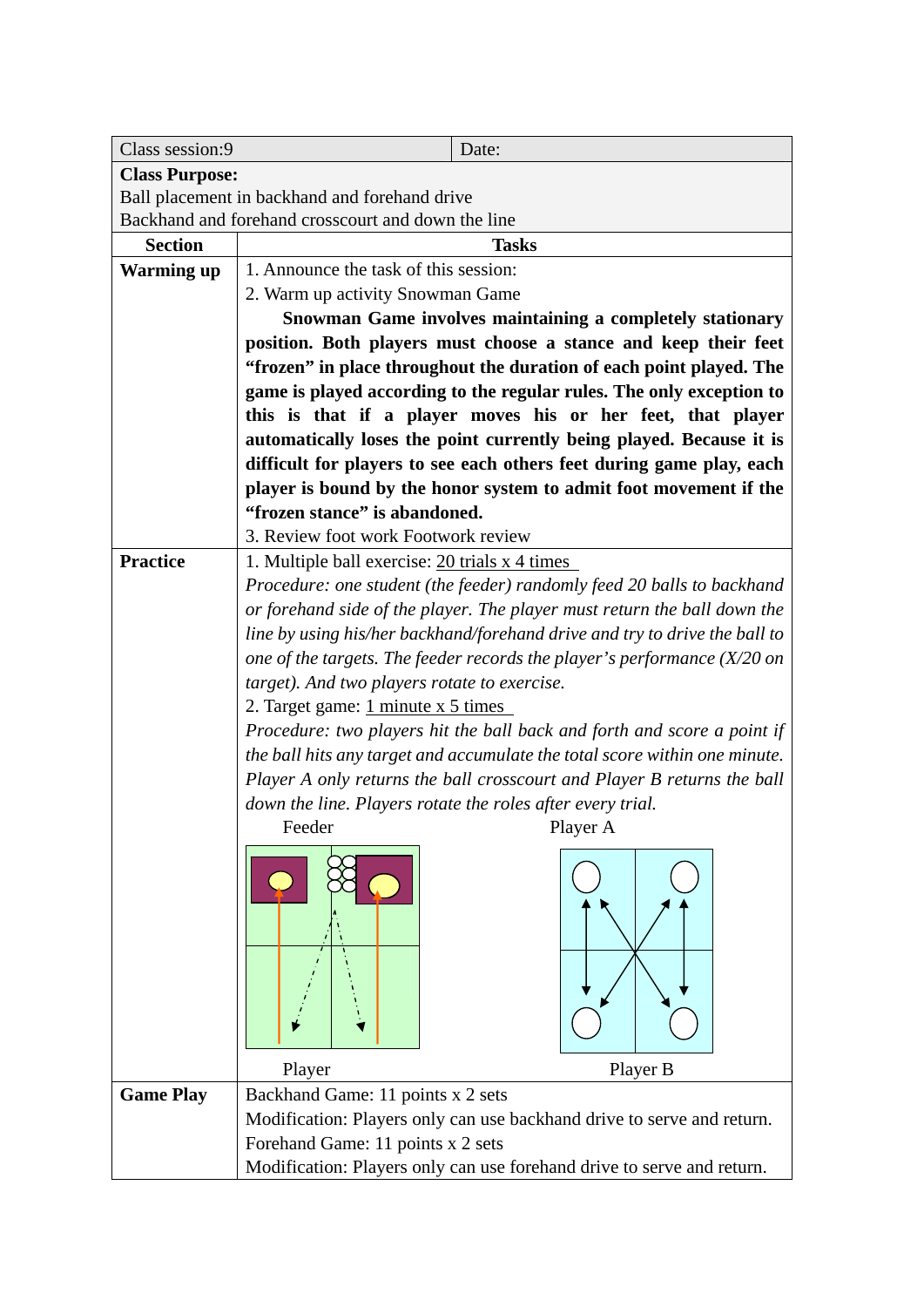| Class session:10             | Date:                                                                                |  |  |  |  |  |  |
|------------------------------|--------------------------------------------------------------------------------------|--|--|--|--|--|--|
| <b>Class Purpose:</b>        |                                                                                      |  |  |  |  |  |  |
| Attack performance: Forehand |                                                                                      |  |  |  |  |  |  |
| Forehand Drive Accuracy      |                                                                                      |  |  |  |  |  |  |
| <b>Section</b>               | <b>Tasks</b>                                                                         |  |  |  |  |  |  |
| <b>Warming up</b>            | 1. Announce the task of this session:                                                |  |  |  |  |  |  |
|                              | 2. Warm up activity: Play by your self                                               |  |  |  |  |  |  |
| <b>Practice</b>              | 1. Target game <i>winning by 21 points</i>                                           |  |  |  |  |  |  |
|                              | Procedure: two players hit the ball back and forth and score a point if the ball his |  |  |  |  |  |  |
|                              | either target and accumulate the score. The person who scores 21 first wins the      |  |  |  |  |  |  |
|                              | game.                                                                                |  |  |  |  |  |  |
|                              | 2. Multiple ball exercise: three step exercise 20 trials x 4                         |  |  |  |  |  |  |
|                              | The player sends a ball to the feeder who needs to return it to the                  |  |  |  |  |  |  |
|                              | forehand side of player. Then the player performs a loop and hit the ball            |  |  |  |  |  |  |
|                              | alternately back to the targets.                                                     |  |  |  |  |  |  |
|                              | If the ball bounces in 9 feet zone,                                                  |  |  |  |  |  |  |
|                              | it scores two points.                                                                |  |  |  |  |  |  |
|                              | And 6 feet zone with 1 point.<br><b>9 feet zone</b>                                  |  |  |  |  |  |  |
|                              | 6 feet zone                                                                          |  |  |  |  |  |  |
|                              | Player A                                                                             |  |  |  |  |  |  |
|                              | 3 feet zone                                                                          |  |  |  |  |  |  |
|                              |                                                                                      |  |  |  |  |  |  |
|                              |                                                                                      |  |  |  |  |  |  |
|                              |                                                                                      |  |  |  |  |  |  |
|                              |                                                                                      |  |  |  |  |  |  |
|                              |                                                                                      |  |  |  |  |  |  |
|                              |                                                                                      |  |  |  |  |  |  |
|                              |                                                                                      |  |  |  |  |  |  |
|                              |                                                                                      |  |  |  |  |  |  |
|                              | Player B<br>Player                                                                   |  |  |  |  |  |  |
| <b>Game Play</b>             | 5 shots game: 11 points x 4 sets                                                     |  |  |  |  |  |  |
|                              | Two players play a formal table tennis game. The modification is that if             |  |  |  |  |  |  |
|                              | the total number of shots of a rally is more than 5, the rally ends up and           |  |  |  |  |  |  |
|                              | the server loses a point. In other words, the server has to finish the rally         |  |  |  |  |  |  |
|                              | within 5 shots (in total) to avoid losing score.                                     |  |  |  |  |  |  |
|                              | Every player will serve the whole set                                                |  |  |  |  |  |  |
|                              | Formal game 11 points x 2 sets                                                       |  |  |  |  |  |  |
| <b>Closure</b>               | Take over tables and collect balls.                                                  |  |  |  |  |  |  |
|                              | The instructor reviews the practice and play in this session.                        |  |  |  |  |  |  |
| <b>Preparation</b>           | 20 targets for practice drills $\&$ one stopwatch                                    |  |  |  |  |  |  |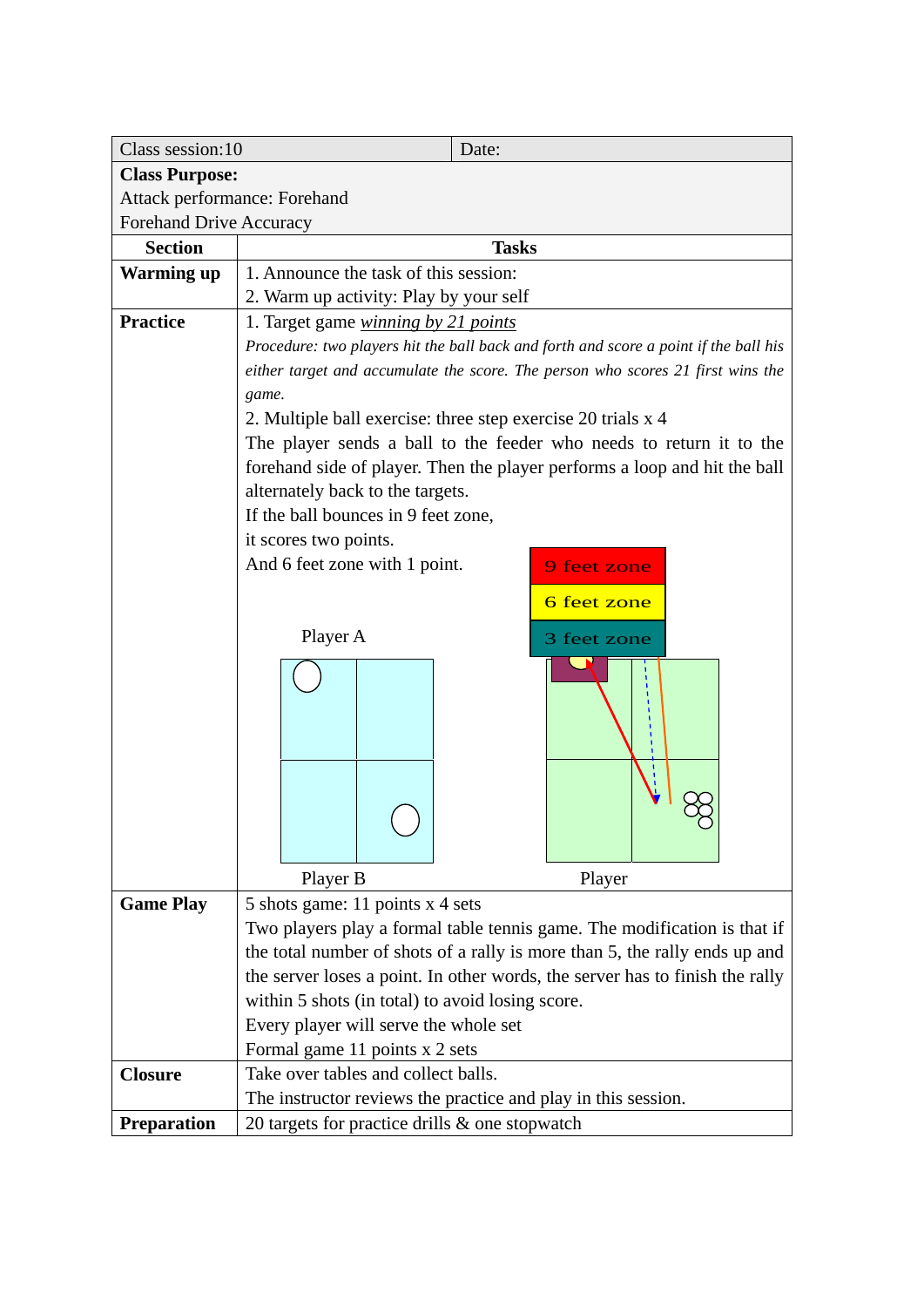| Class session:11               | Date:                                                                                |  |  |  |  |  |  |
|--------------------------------|--------------------------------------------------------------------------------------|--|--|--|--|--|--|
| <b>Class Purpose:</b>          |                                                                                      |  |  |  |  |  |  |
|                                | Attack performance: Forehand crosscourt and down the line                            |  |  |  |  |  |  |
| <b>Forehand Drive Accuracy</b> |                                                                                      |  |  |  |  |  |  |
| <b>Section</b>                 | <b>Tasks</b>                                                                         |  |  |  |  |  |  |
| <b>Warming up</b>              | 1. Announce the task of this session:                                                |  |  |  |  |  |  |
|                                | 2. Warm up activity: hit the ball against the wall                                   |  |  |  |  |  |  |
| <b>Practice</b>                | 1. Target game 2 sets ( <i>winning by 11 points</i> )                                |  |  |  |  |  |  |
|                                | Procedure: two players hit the ball back and forth and score a point if the ball his |  |  |  |  |  |  |
|                                | either target and accumulate the score. The person who scores 21 first wins the      |  |  |  |  |  |  |
|                                | game. Player A and B rotate the placement.                                           |  |  |  |  |  |  |
|                                | 2. Multiple ball exercise: three step exercise 20 trials x 4                         |  |  |  |  |  |  |
|                                | Multiple ball exercise: three step exercise 20 trials x 4                            |  |  |  |  |  |  |
|                                | The player sends a ball to the feeder who needs to return it to the                  |  |  |  |  |  |  |
|                                | backhand side of player. Then the player performs a loop and hit the                 |  |  |  |  |  |  |
|                                | ball alternately back to the targets. If the ball bounces in 9 feet zone, It         |  |  |  |  |  |  |
|                                | scores two points. And 6 feet zone with 1 point.                                     |  |  |  |  |  |  |
|                                | <b>9 feet zone</b>                                                                   |  |  |  |  |  |  |
|                                | <b>6</b> feet zone                                                                   |  |  |  |  |  |  |
|                                |                                                                                      |  |  |  |  |  |  |
|                                | Player A<br>3 feet zone                                                              |  |  |  |  |  |  |
|                                |                                                                                      |  |  |  |  |  |  |
|                                |                                                                                      |  |  |  |  |  |  |
|                                | Player B<br>Player                                                                   |  |  |  |  |  |  |
| <b>Game Play</b>               | 4 shots game: 11 points x 3 sets                                                     |  |  |  |  |  |  |
|                                | Two players play a formal table tennis game. The modification is that if             |  |  |  |  |  |  |
|                                | the total number of shots of a rally is more than 4, the rally ends up and           |  |  |  |  |  |  |
|                                | the server loses a point. In other words, the server has to finish the rally         |  |  |  |  |  |  |
|                                | within 4 shots (in total) to avoid losing score.                                     |  |  |  |  |  |  |
|                                | Every player will serve the whole set                                                |  |  |  |  |  |  |
| <b>Closure</b>                 | Formal game 11 points x 3 sets<br>Take over tables and collect balls.                |  |  |  |  |  |  |
|                                | The instructor reviews the practice and play in this session.                        |  |  |  |  |  |  |
| <b>Preparation</b>             | 20 targets for practice drills                                                       |  |  |  |  |  |  |
|                                | one stopwatch                                                                        |  |  |  |  |  |  |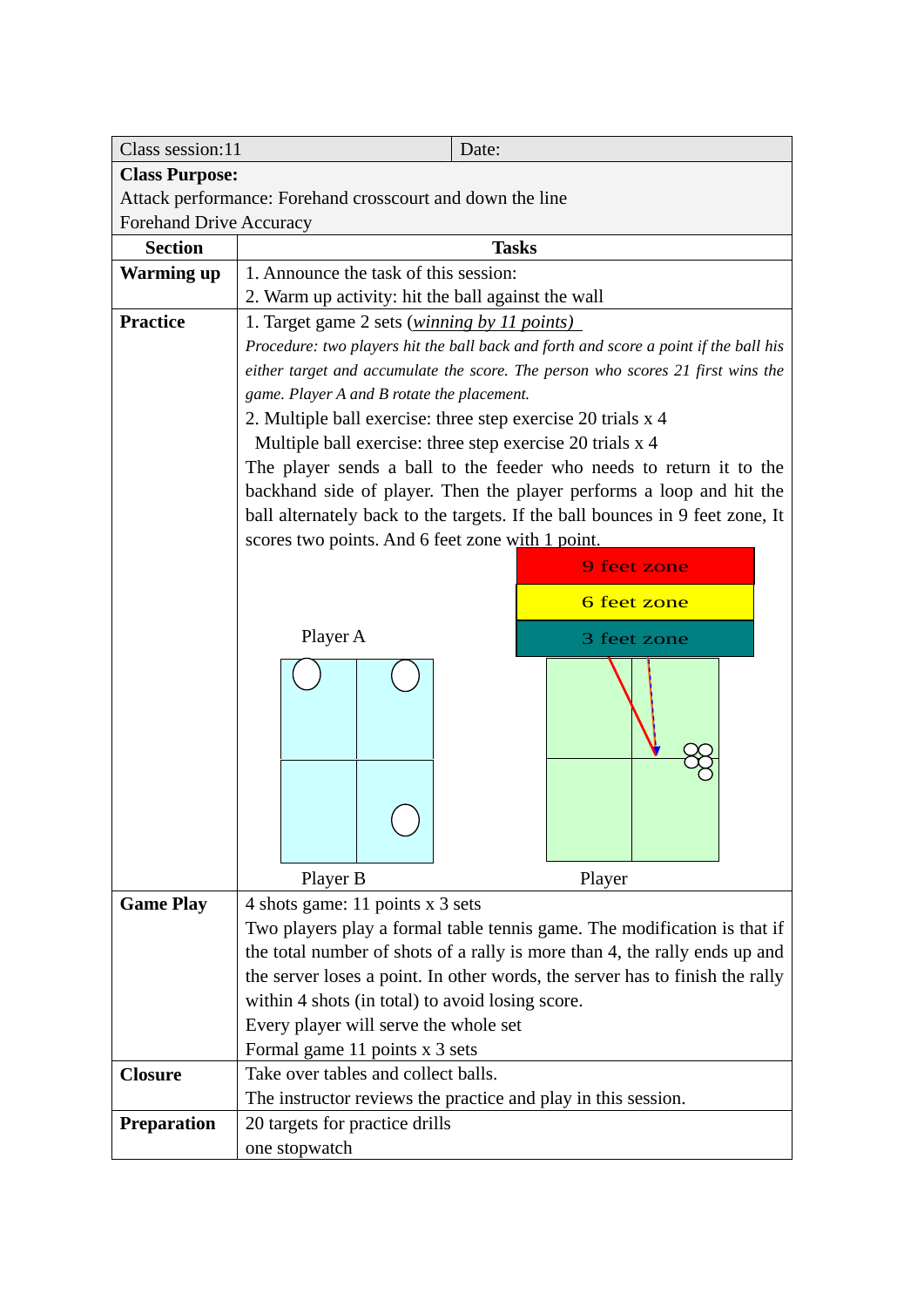| Class session:12               | Date:                                                                                |  |  |  |  |  |
|--------------------------------|--------------------------------------------------------------------------------------|--|--|--|--|--|
| <b>Class Purpose:</b>          |                                                                                      |  |  |  |  |  |
| Attack performance: Backhand   |                                                                                      |  |  |  |  |  |
| <b>Backhand Drive Accuracy</b> |                                                                                      |  |  |  |  |  |
| <b>Section</b>                 | <b>Tasks</b>                                                                         |  |  |  |  |  |
| <b>Warming up</b>              | 1. Announce the task of this session:                                                |  |  |  |  |  |
|                                | 2. Warm up activity:                                                                 |  |  |  |  |  |
| <b>Practice</b>                | 1. Target game <i>winning by 21 points</i>                                           |  |  |  |  |  |
|                                | Procedure: two players hit the ball back and forth and score a point if the ball his |  |  |  |  |  |
|                                | either target and accumulate the score. The person who scores 21 first wins the      |  |  |  |  |  |
|                                | game.                                                                                |  |  |  |  |  |
|                                | 2. Multiple ball exercise: three step exercise 20 trials x 4                         |  |  |  |  |  |
|                                | The player sends a ball to the feeder who needs to return it to the                  |  |  |  |  |  |
|                                | backhand side of player. Then the player performs a loop and hit the                 |  |  |  |  |  |
|                                | ball alternately back to the targets.                                                |  |  |  |  |  |
|                                | If the ball bounces in 9 feet zone,<br>9 feet zone                                   |  |  |  |  |  |
|                                | It scores two points. And 6 feet zone with 1 point.<br>6 feet zone                   |  |  |  |  |  |
|                                |                                                                                      |  |  |  |  |  |
|                                | Player A<br>3 feet zone                                                              |  |  |  |  |  |
|                                |                                                                                      |  |  |  |  |  |
|                                |                                                                                      |  |  |  |  |  |
|                                |                                                                                      |  |  |  |  |  |
|                                | Player B<br>Player                                                                   |  |  |  |  |  |
| <b>Game Play</b>               | 5 shots game: 11 points x 4 sets                                                     |  |  |  |  |  |
|                                | Two players play a formal table tennis game. The modification is that if             |  |  |  |  |  |
|                                | the total number of shots of a rally is more than 5, the rally ends up and           |  |  |  |  |  |
|                                | the server loses a point. In other words, the server has to finish the rally         |  |  |  |  |  |
|                                | within 5 shots (in total) to avoid losing score.                                     |  |  |  |  |  |
|                                | Every player will serve the whole set                                                |  |  |  |  |  |
|                                | Formal game 11 points x 2 sets                                                       |  |  |  |  |  |
| <b>Closure</b>                 | Take over tables and collect balls.                                                  |  |  |  |  |  |
|                                | The instructor reviews the practice and play in this session.                        |  |  |  |  |  |
| Preparation                    | 20 targets for practice drills                                                       |  |  |  |  |  |
|                                | one stopwatch                                                                        |  |  |  |  |  |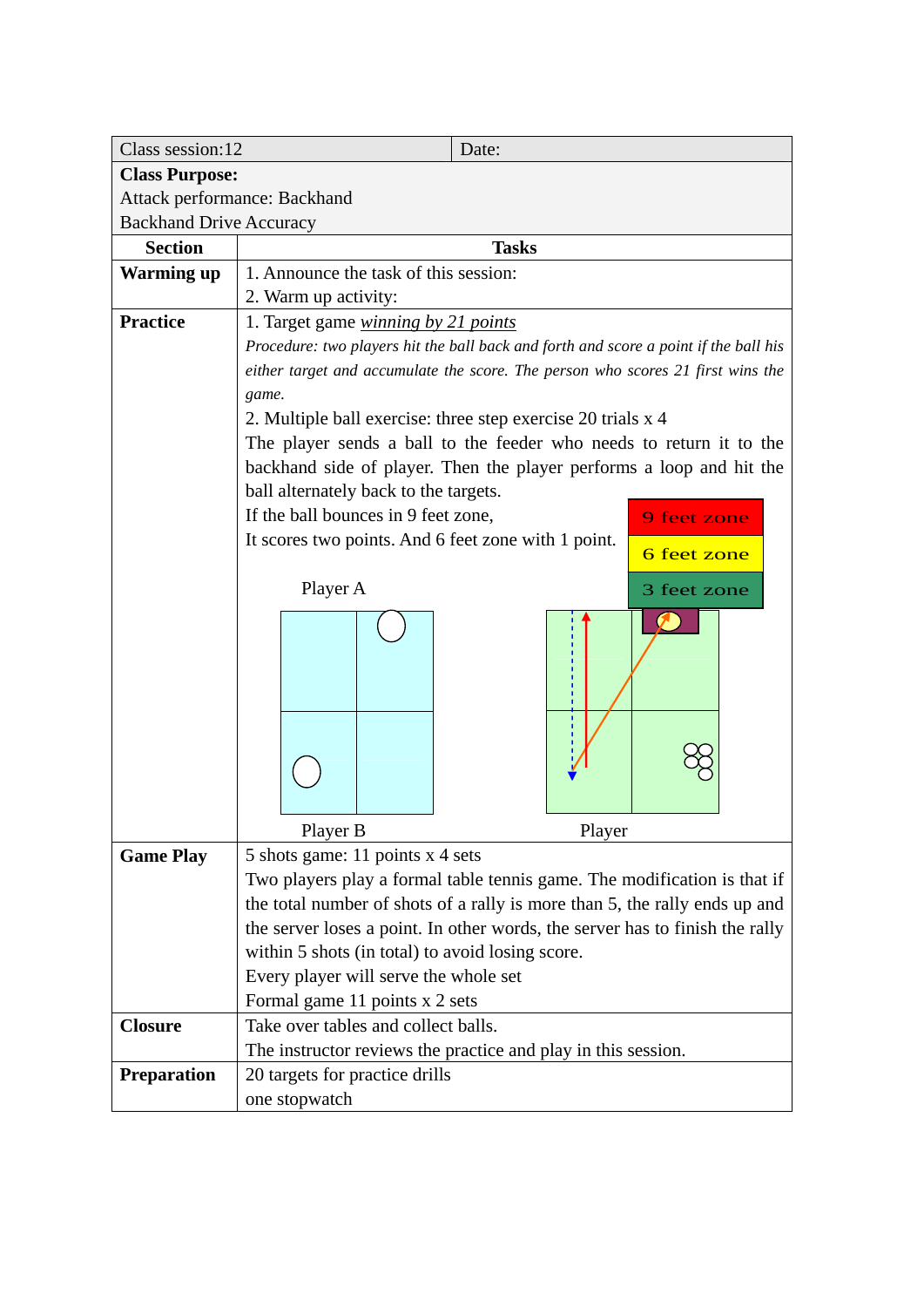| Class session:13               | Date:                                                                                |  |  |  |  |  |  |
|--------------------------------|--------------------------------------------------------------------------------------|--|--|--|--|--|--|
| <b>Class Purpose:</b>          |                                                                                      |  |  |  |  |  |  |
|                                | Attack performance: Backhand crosscourt and down the line                            |  |  |  |  |  |  |
| <b>Backhand Drive Accuracy</b> |                                                                                      |  |  |  |  |  |  |
| <b>Section</b>                 | <b>Tasks</b>                                                                         |  |  |  |  |  |  |
| <b>Warming up</b>              | 1. Announce the task of this session:                                                |  |  |  |  |  |  |
|                                | 2. Warm up activity: Play by yourself                                                |  |  |  |  |  |  |
| <b>Practice</b>                | 1. Target game 2 sets ( <i>winning by 11 points</i> )                                |  |  |  |  |  |  |
|                                | Procedure: two players hit the ball back and forth and score a point if the ball his |  |  |  |  |  |  |
|                                | either target and accumulate the score. The person who scores 21 first wins the      |  |  |  |  |  |  |
|                                | game. Player A and B rotate the placement.                                           |  |  |  |  |  |  |
|                                | 2. Multiple ball exercise: three step exercise 20 trials x 4                         |  |  |  |  |  |  |
|                                | Multiple ball exercise: three step exercise 20 trials x 4                            |  |  |  |  |  |  |
|                                | The player sends a ball to the feeder who needs to return it to the                  |  |  |  |  |  |  |
|                                | backhand side of player. Then the player performs a loop and hit the                 |  |  |  |  |  |  |
|                                | ball alternately back to the targets. If the ball bounces in 9 feet zone, It         |  |  |  |  |  |  |
|                                | scores two points. And 6 feet zone with 1 point.                                     |  |  |  |  |  |  |
|                                | 9 feet zone                                                                          |  |  |  |  |  |  |
|                                | 6 feet zone                                                                          |  |  |  |  |  |  |
|                                |                                                                                      |  |  |  |  |  |  |
|                                | Player A<br>3 feet zone                                                              |  |  |  |  |  |  |
|                                |                                                                                      |  |  |  |  |  |  |
|                                |                                                                                      |  |  |  |  |  |  |
|                                |                                                                                      |  |  |  |  |  |  |
|                                |                                                                                      |  |  |  |  |  |  |
|                                |                                                                                      |  |  |  |  |  |  |
|                                |                                                                                      |  |  |  |  |  |  |
|                                | Player B<br>Player                                                                   |  |  |  |  |  |  |
| <b>Game Play</b>               | 4 shots game: 11 points x 3 sets                                                     |  |  |  |  |  |  |
|                                | Two players play a formal table tennis game. The modification is that if             |  |  |  |  |  |  |
|                                | the total number of shots of a rally is more than 4, the rally ends up and           |  |  |  |  |  |  |
|                                | the server loses a point. In other words, the server has to finish the rally         |  |  |  |  |  |  |
|                                | within 4 shots (in total) to avoid losing score.                                     |  |  |  |  |  |  |
|                                | Every player will serve the whole set<br>Formal game 11 points x 3 sets              |  |  |  |  |  |  |
| <b>Closure</b>                 | Take over tables and collect balls.                                                  |  |  |  |  |  |  |
|                                | The instructor reviews the practice and play in this session.                        |  |  |  |  |  |  |
| <b>Preparation</b>             | 20 targets for practice drills                                                       |  |  |  |  |  |  |
|                                | one stopwatch                                                                        |  |  |  |  |  |  |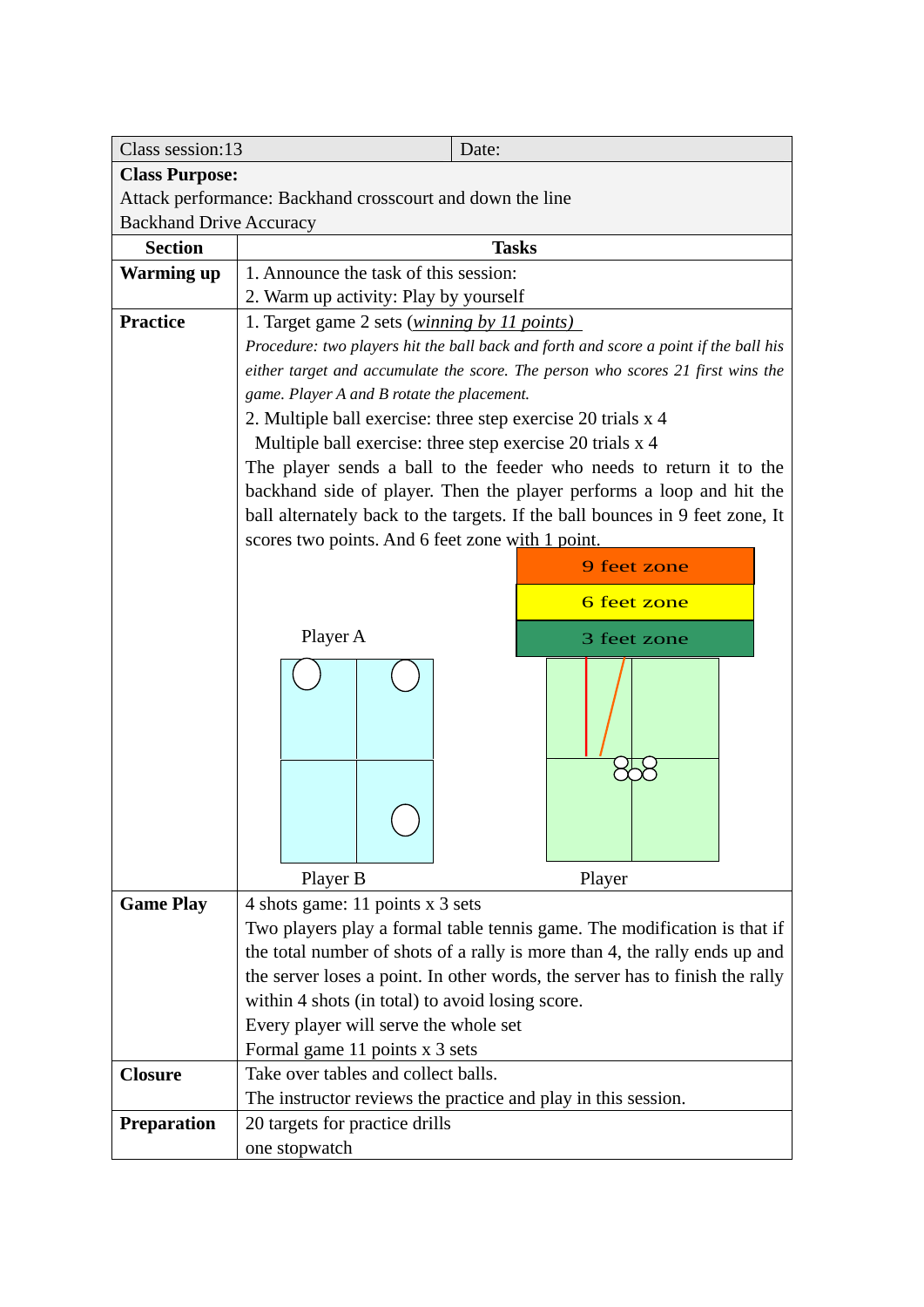| Class session:14                     | Date:                                                                     |                                       |              |                                                               |   |  |  |
|--------------------------------------|---------------------------------------------------------------------------|---------------------------------------|--------------|---------------------------------------------------------------|---|--|--|
| <b>Class Purpose:</b>                |                                                                           |                                       |              |                                                               |   |  |  |
| Attack performance                   |                                                                           |                                       |              |                                                               |   |  |  |
| Forehand and backhand drive accuracy |                                                                           |                                       |              |                                                               |   |  |  |
| <b>Section</b>                       |                                                                           |                                       | <b>Tasks</b> |                                                               |   |  |  |
| <b>Warming up</b>                    |                                                                           | 1. Announce the task of this session: |              |                                                               |   |  |  |
|                                      |                                                                           |                                       |              | 2. Warm up activity: Jogging while dribbling the ball         |   |  |  |
| <b>Practice</b>                      | 5 Minutes free play                                                       |                                       |              |                                                               |   |  |  |
| <b>Game Play</b>                     |                                                                           |                                       |              | Three shots game tournament: two minutes moving up and down   |   |  |  |
|                                      | A                                                                         | $\mathsf{C}$                          | E            | G                                                             | I |  |  |
|                                      |                                                                           |                                       |              |                                                               |   |  |  |
|                                      |                                                                           |                                       |              |                                                               |   |  |  |
|                                      | 1                                                                         | $\mathfrak{D}$                        | 3            | $\overline{4}$                                                | 5 |  |  |
|                                      |                                                                           |                                       |              |                                                               |   |  |  |
|                                      |                                                                           |                                       |              |                                                               |   |  |  |
|                                      | B                                                                         | D                                     | $\mathbf{F}$ | H                                                             | J |  |  |
|                                      | Rules:                                                                    |                                       |              |                                                               |   |  |  |
|                                      | <b>OWinner goes to the former table and loser goes to the next table.</b> |                                       |              |                                                               |   |  |  |
|                                      |                                                                           |                                       |              |                                                               |   |  |  |
|                                      | The winner in the #1 table and the loser in the #5 table will stay.       |                                       |              |                                                               |   |  |  |
|                                      |                                                                           |                                       |              |                                                               |   |  |  |
|                                      | <b>3</b> Could serve in different ways                                    |                                       |              |                                                               |   |  |  |
|                                      |                                                                           |                                       |              |                                                               |   |  |  |
|                                      | Use three shot game modification<br>$\left( 4\right)$                     |                                       |              |                                                               |   |  |  |
| <b>Closure</b>                       | Take over tables and collect balls.                                       |                                       |              |                                                               |   |  |  |
|                                      |                                                                           |                                       |              | The instructor reviews the practice and play in this session. |   |  |  |
|                                      |                                                                           |                                       |              |                                                               |   |  |  |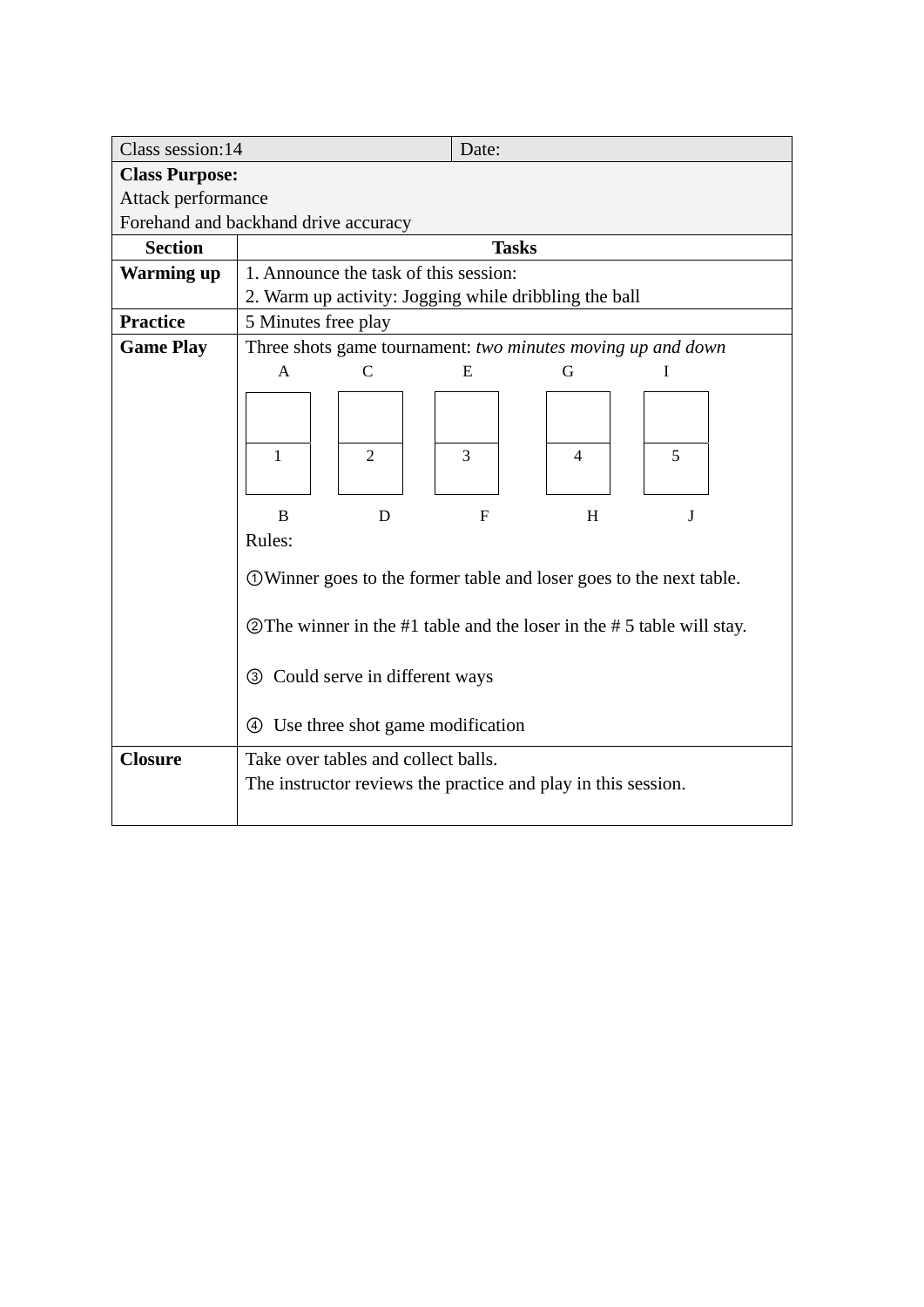| Class session:15      |                                                                              |                | Date:                                 |                                                               |   |  |  |
|-----------------------|------------------------------------------------------------------------------|----------------|---------------------------------------|---------------------------------------------------------------|---|--|--|
| <b>Class Purpose:</b> |                                                                              |                |                                       |                                                               |   |  |  |
| Comprehensive skills  |                                                                              |                |                                       |                                                               |   |  |  |
| <b>Section</b>        |                                                                              |                | <b>Tasks</b>                          |                                                               |   |  |  |
| <b>Warming up</b>     |                                                                              |                | 1. Announce the task of this session: |                                                               |   |  |  |
|                       |                                                                              |                |                                       | 2. Warm up activity: dribble the ball against the wall.       |   |  |  |
| <b>Practice</b>       | 5 Minutes free play                                                          |                |                                       |                                                               |   |  |  |
| <b>Game Play</b>      |                                                                              |                |                                       | Three shots game tournament: two minutes moving up and down   |   |  |  |
|                       | A                                                                            | C              | E                                     | G                                                             |   |  |  |
|                       | 1                                                                            | $\overline{2}$ | 3                                     | $\overline{4}$                                                | 5 |  |  |
|                       | B                                                                            | D              | F                                     | H                                                             | J |  |  |
|                       | Rules:                                                                       |                |                                       |                                                               |   |  |  |
|                       | Winner goes to the former table and loser goes to the next table.<br>➤       |                |                                       |                                                               |   |  |  |
|                       | The winner in the $#1$ table and the loser in the $#5$ table will stay.<br>➤ |                |                                       |                                                               |   |  |  |
|                       | Could serve in different ways<br>➤                                           |                |                                       |                                                               |   |  |  |
|                       | Play formal games<br>➤<br>Take over tables and collect balls.                |                |                                       |                                                               |   |  |  |
| <b>Closure</b>        |                                                                              |                |                                       |                                                               |   |  |  |
|                       |                                                                              |                |                                       | The instructor reviews the practice and play in this session. |   |  |  |

| Class session: 16     |                                                   |    | Date: |              |  |  |  |  |
|-----------------------|---------------------------------------------------|----|-------|--------------|--|--|--|--|
| <b>Class Purpose:</b> |                                                   |    |       |              |  |  |  |  |
| Closure               |                                                   |    |       |              |  |  |  |  |
| Formal game play      |                                                   |    |       |              |  |  |  |  |
| <b>Section</b>        |                                                   |    |       | <b>Tasks</b> |  |  |  |  |
| <b>Warming</b>        | 5 minutes free play and exercise                  |    |       |              |  |  |  |  |
| up                    |                                                   |    |       |              |  |  |  |  |
| <b>Game Play</b>      | 1. Procedure and rules:                           |    |       |              |  |  |  |  |
|                       | 4 players per group<br>➤                          |    |       |              |  |  |  |  |
|                       | $\blacktriangleright$<br>3 matches per player     |    |       |              |  |  |  |  |
|                       | $\blacktriangleright$<br>"Best 3" games per match |    |       |              |  |  |  |  |
|                       | ➤<br>Winning 11 points per game                   |    |       |              |  |  |  |  |
|                       | Two serves in a row<br>↘                          |    |       |              |  |  |  |  |
|                       | Start the game<br>2.                              |    |       |              |  |  |  |  |
|                       | Result:<br>Opponent:                              |    |       |              |  |  |  |  |
|                       | $\subset$<br>B<br>Player:<br>Win/lose             |    |       |              |  |  |  |  |
|                       |                                                   |    |       |              |  |  |  |  |
|                       | $\boldsymbol{A}$                                  |    |       |              |  |  |  |  |
|                       |                                                   | X. |       |              |  |  |  |  |
|                       |                                                   |    |       |              |  |  |  |  |